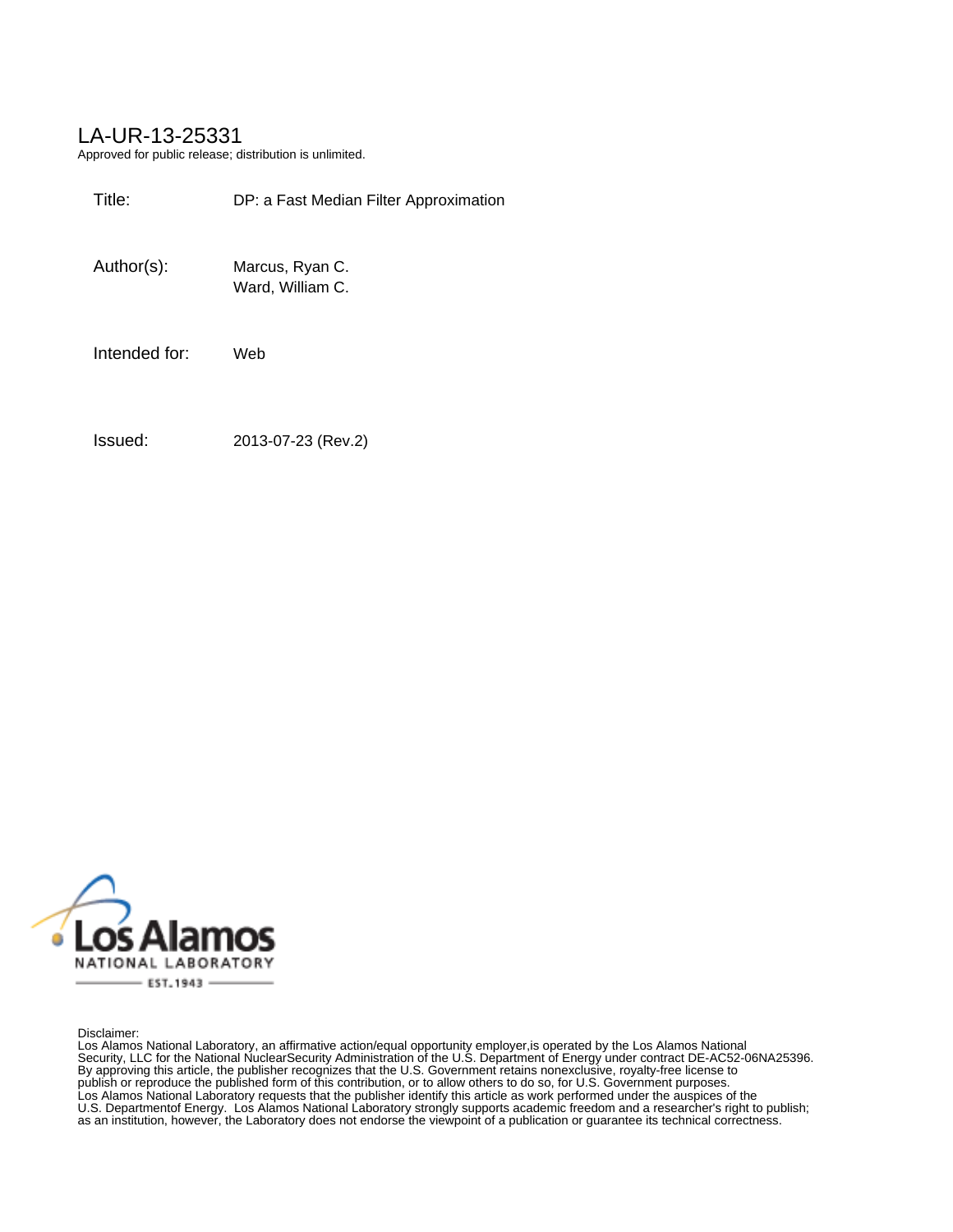# DP: a Fast Median Filter Approximation

Ryan Marcus AET-6 rmarcus@lanl.gov

> William Ward AET-6 ww@lanl.gov

July 16, 2013

#### Abstract

We present a new non-discrete algorithm that quickly approximates a median filter. This new algorithm proves to be faster than our implementations of many other fast median filter algorithms.

## 1 Introduction

Median filters can greatly reduce noise in an image, but are computationally expensive [10]. Fast median filter algorithms are required for batch image processing and real-time filtering.

Many have shown that fast median filter algorithms can be constructed through histogram manipulation [5, 11, 9]. These algorithms assume that data can be discretized into histogram bins, which is true for standard 8-bit images. However, many applications, such as computed tomography, utilize floating-point data [6]. Others have shown that efficient sorting mechanisms for small sets or statistical techniques can lead to fast results of varying accuracy [3, 7].

We present a median filter approximation algorithm that does not require data to be discretized. This algorithm performs favorably compared to other approximation algorithms, and has known error bounds.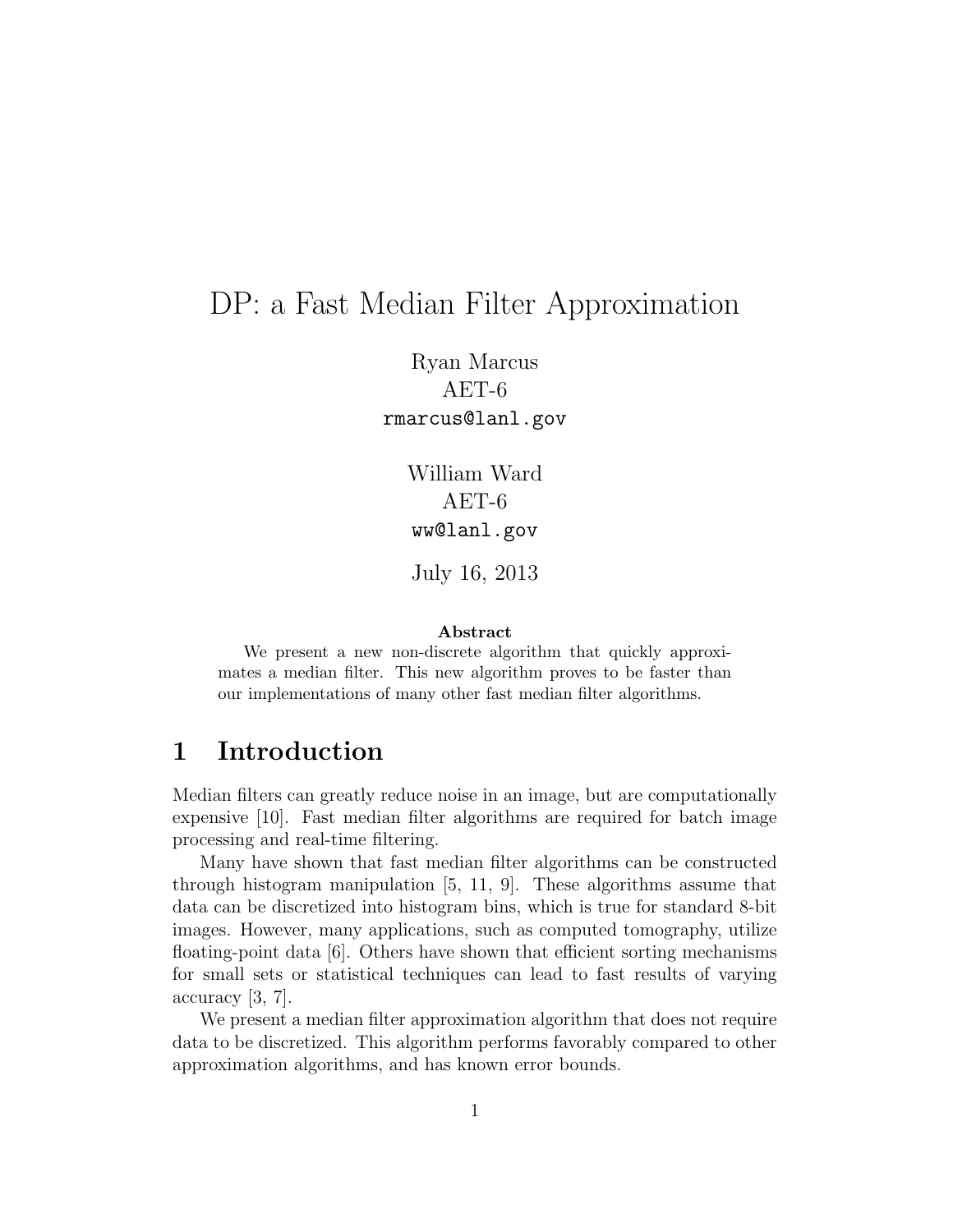### 2 Algorithm

Narendra demonstrated that applying a one-dimensional median filter across the rows and columns of an image can quickly produce accurate results [8]. However, giving special attention to various properties of the median function itself can yield an even faster algorithm. By combining the techniques of Narendra [8] and Huang [5], one can achieve faster results by exploiting data overlap.

The new algorithm, named DP, is outlined in algorithm 1 for a  $3x3$  ( $W =$ 3) median filter. Note that  $I_{i,j}$  refers to the pixel in the *i*th row and *j*th column, with  $I_{0,0}$  representing the upper left hand corner of the image.

 $DP$  is similar to Huang in that  $DP$  moves a kernel<sup>1</sup> across an image by row from left to right and preserves data between each kernel. Unlike Huang, DP does not maintain a histogram, but rather the median values of  $w-1$  columns. When progressing the kernel by one column, DP discards the median value of the previous leftmost column and calculates the median value of the new rightmost column. The median value of the kernel is then approximated by taking the median value of the column medians.

Table 1a represents the initialization step for each row in which the median of the first and second columns are calculated and stored into col1 and col2, respectively. This step occurs once at the beginning of every row. Table 1b shows how the first kernel is fully calculated by finding the median of the third column, stored into col3, and then finding the median of the medians (which is the median of the set  $\{col1, col2, col3\}$ ). Table 1c shows how the kernel moves over to the next column: the value of  $col2$  is placed into  $col1$ , the value of col3 is placed into col2, and the median of the new rightmost column is stored into *col*3. The median value of the kernel represented in table 1c is once again calculated by finding the median of the set  $\{col1, col2, col3\}$ .

While DP is not guaranteed to find the exact median of a given kernel, it is guaranteed to find a value near the median. The exact accuracy of DP is discussed and proven in the next section.

## 3 Accuracy

The accuracy of DP depends upon the size of the kernel used for filtering. We assume a  $WxW$  square. While the DP algorithm will work with any

<sup>&</sup>lt;sup>1</sup>Many sources use the term "window" instead of "kernel."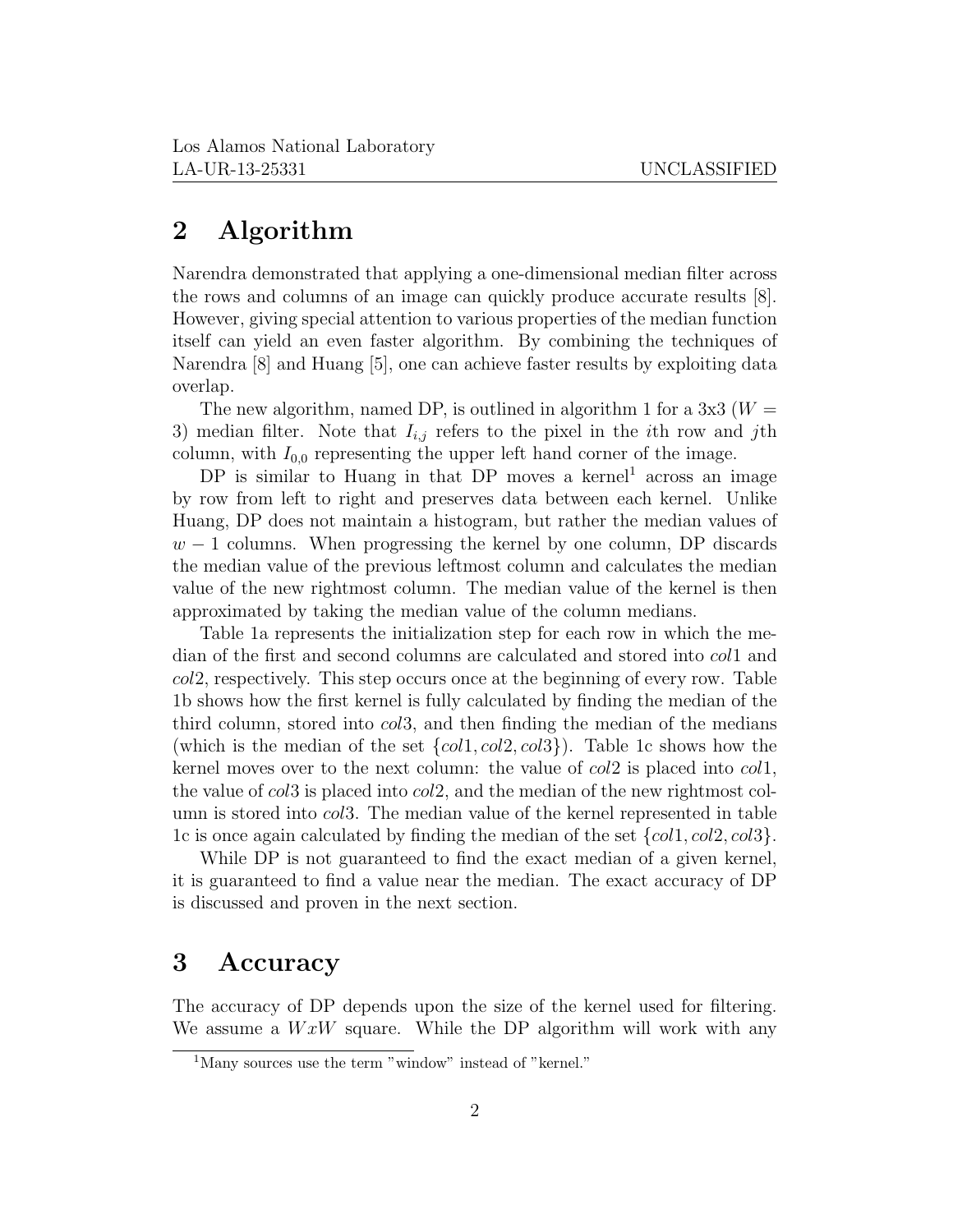#### Algorithm 1 The DP algorithm for median filter calculations

```
function DP(Image I, Image I')for i = 1 \rightarrowI.HEIGHT – 1 do
         coll \leftarrow \text{median}([I_{i-1,0}, I_{i,0}, I_{i+1,0}])col2 ← median([I_{i-1,1}, I_{i,1}, I_{i+1,1}])
         for j = 1 \rightarrow I.WIDTH - 1 do
              col3 \leftarrow \text{median}([I_{i-1,j+1}, I_{i,j+1}, I_{i+1,j+1}])I'_{i,j} \leftarrow \texttt{median}([col1,col2,col3])col1 \leftarrow col2col2 \leftarrow col3end for
    end for
end function
```

| $\begin{array}{cccccc} 0 & 1 & 2 & 3 & 4 \end{array}$ |  |  | $\begin{array}{cccccc} 0 & 1 & 2 & 3 & 4 \end{array}$ |  |  |  | $\begin{array}{cccccc} 0 & 1 & 2 & 3 & 4 \end{array}$ |  |
|-------------------------------------------------------|--|--|-------------------------------------------------------|--|--|--|-------------------------------------------------------|--|
| $0 \mid 1 \quad 2 \quad * \quad * \quad *$            |  |  | $0 \mid 1 \quad 2 \quad 3 \quad * \quad *$            |  |  |  | $0$ * 1 2 3 *                                         |  |
| $1 \vert 1 \ 2 \ * \ * \ *$                           |  |  | $1 \vert 1 \ 2 \ 3 \ * \ *$                           |  |  |  | $1 \vert *$ 1 2 3 $*$                                 |  |
| $2 \mid 1 \quad 2 \quad * \quad * \quad *$            |  |  | $2 \mid 1 \quad 2 \quad 3 \quad * \quad *$            |  |  |  | $2 \times 123$ *                                      |  |
| $3$ * * * * *                                         |  |  | $3$ * * * * *                                         |  |  |  | $3$ * * * * *                                         |  |
| $4$ * * * * *                                         |  |  | $4$   * * * * * *                                     |  |  |  | $4$ * * * * *                                         |  |

and the second column

(a) For the first kernel of (b) Calculate the median (c) For the kernel cenrow 1, calculate the me- of the right-hand column tered at  $I_{1,2}$ , calculate dian of the first column and then calculate the the median of the rightmates the median of  $I_{1,1}$  the 3 column medians

median of the 3 column hand column and then medians. This approxi-calculate the median of

Table 1: An illustration of the steps in DP for a 3x3 kernel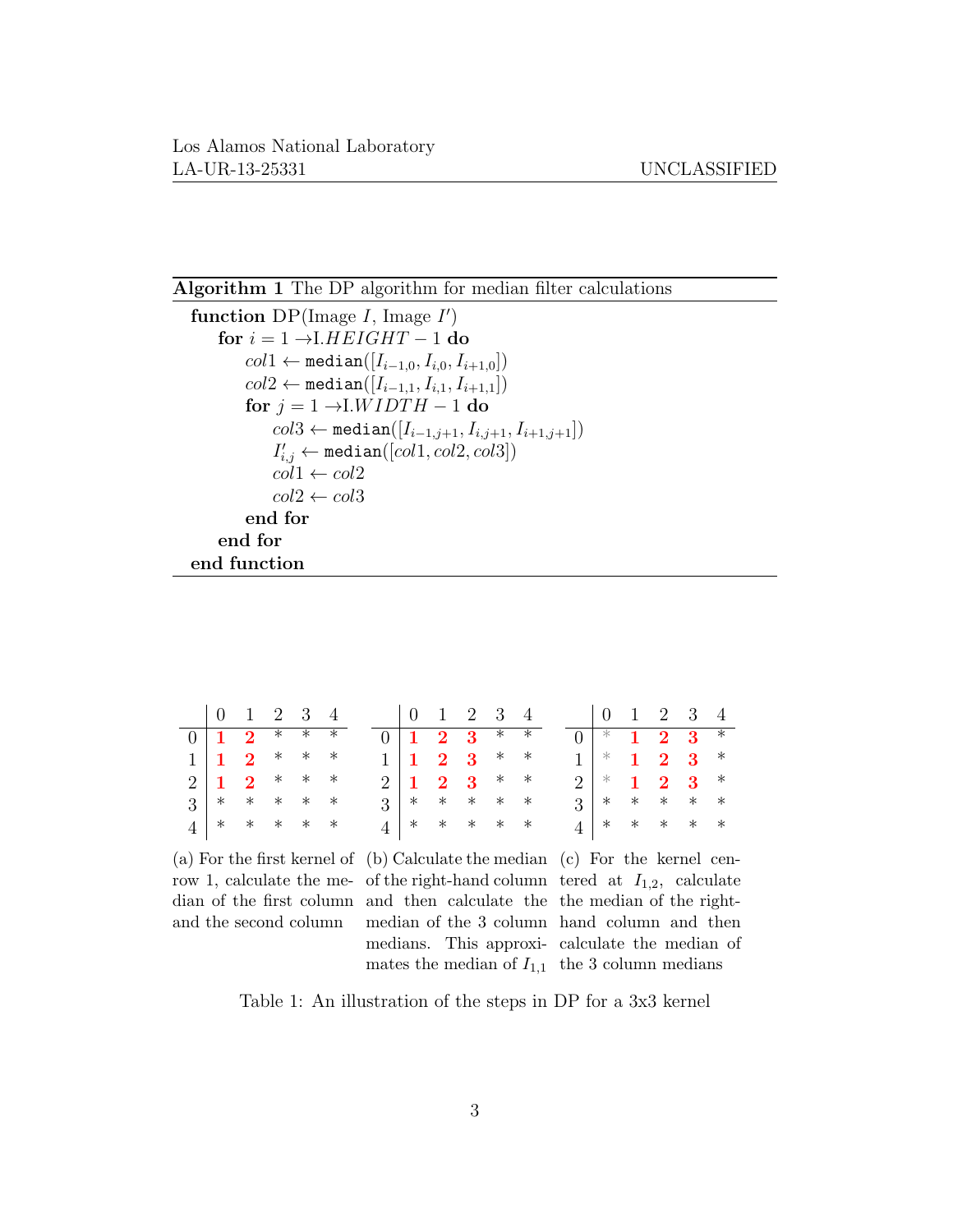arbitrary kernel (even ones that are not square), the proofs presented here consider only square kernels of odd side length  $(W \text{ is odd})^2$ .

DP may not find the exact median of every kernel, but it will find a value within known bounds. If  $L$  represents the sorted values of a given kernel, DP will find a value between the  $\alpha$ th element of L and the  $\beta$ th element of L, where

$$
\alpha = \frac{(W+1)^2}{4} - 1\tag{1}
$$

$$
\beta = W^2 - \alpha = \frac{(3W - 1)^2}{12} + \frac{2}{3} \tag{2}
$$

### 3.1 Proof of accuracy

In order to prove this constraint, we define the median of an ordered (ascending) set of elements  $A = \{A_0, A_1, ..., A_n\}$  as

$$
median(A) = A_{\lfloor \frac{n}{2} \rfloor}.\tag{3}
$$

We define the median of any set  $S$  as the median of the ordered (ascending) set containing the same values as S.

Lemma 1 follows immediately from this definition.

**Lemma 1.** The median element in a distinct-valued set  $S$  of size  $n$  is greater than at least  $\frac{n}{2}$  $\frac{n}{2}$  other members of S.

**Proposition 1** (Median of medians). If M is an indexed set such that  $M_i$  is the median value of the set  $m_i$ , with all  $m_i$  having distinct values<sup>3</sup> and equal cardinality, then the median of  $M$  is greater than and less than h members of  $\bigcup m$ , where  $h = \left\lfloor \frac{|M|}{2} \right\rfloor \left\lfloor \frac{|m_0|}{2} \right\rfloor + \left\lfloor \frac{|m_0|}{2} \right\rfloor + \left\lfloor \frac{|M|}{2} \right\rfloor$ .

*Proof.* Let G be the set of all  $m_i$  such that  $median(m_i)$  is less than  $median(M)$ .

$$
G = \{x \mid x = m_i \land median(x) < median(M)\}\
$$

By Lemma 1,  $median(M)$  is greater than at least  $\lfloor \frac{|M|}{2} \rfloor$  other elements of M.

<sup>&</sup>lt;sup>2</sup>In practice, W is almost always odd so that there is an exact center of the kernel [4]. <sup>3</sup>Note that all  $m_i$  have distinct values from each othe.r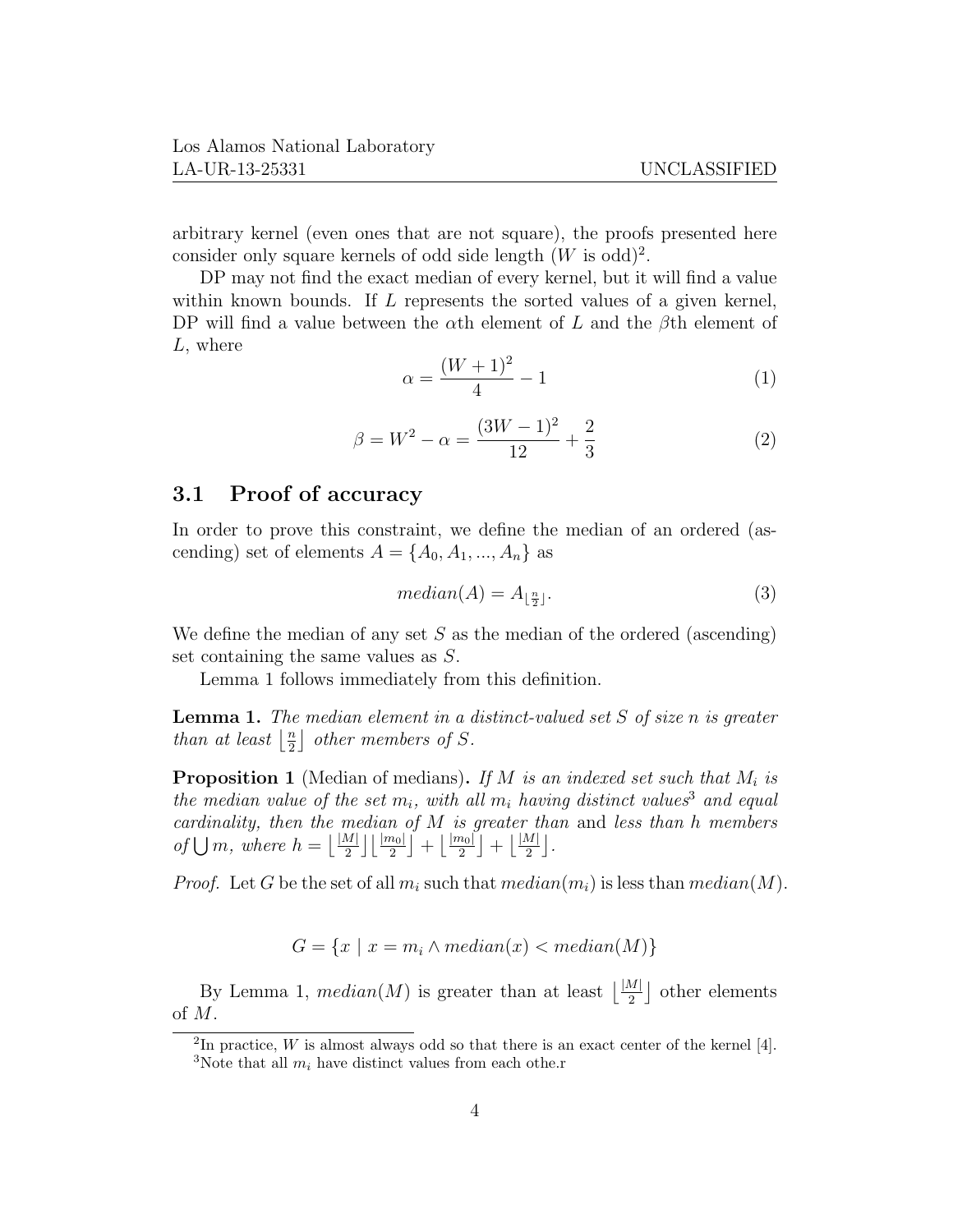$\Box$ 

$$
|G| \ge \left\lfloor \frac{|M|}{2} \right\rfloor \tag{By Lemma 1}
$$

By Lemma 1, the median of  $G_i$  is greater than at least  $\lfloor \frac{|G_i|}{2} \rfloor$  members of  $G_i$ .

$$
\forall i \ \left( |\{x \mid x \in G_i \land x < \text{median}(G_i)\}| \ge \left\lfloor \frac{|G_i|}{2} \right\rfloor \right) \qquad \text{(By Lemma 1)}
$$

Because inequalities are transitive, any value that is less than  $median(G_i)$ is also less than  $median(M)$ .

$$
\forall i \ (x \in G_i \land x < median(G_i) \to x < median(M)) \qquad \text{(By transitivity)}
$$

Thus:

- 1.  $median(M)$  is greater than at least  $\lfloor \frac{|M|}{2} \rfloor$  members of M (by Lemma 1),
- 2. Each of those members of M are greater than at least  $\lfloor \frac{|G_i|}{2} \rfloor$  members of some  ${\cal G}_i$  (shown above),
- 3. Since  $median(M)$  is itself the median of some  $m_i$ ,  $median(M)$  is greater than at least  $\lfloor \frac{|m_i|}{2} \rfloor$  members of that  $m_i$  (by Lemma 1).

Therefore,  $median(M)$  is greater than at least  $\lfloor \frac{|M|}{2} \rfloor \lfloor \frac{|m_0|}{2} \rfloor + \lfloor \frac{|m_0|}{2} \rfloor + \lfloor \frac{|M|}{2} \rfloor$ members of  $\bigcup m$ .

$$
|\{x \mid x \in \bigcup m \land x < \text{median}(M)\}| \ge \left\lfloor \frac{|M|}{2} \right\rfloor \left\lfloor \frac{|m_0|}{2} \right\rfloor + \left\lfloor \frac{|m_0|}{2} \right\rfloor + \left\lfloor \frac{|M|}{2} \right\rfloor
$$

It follows immediately that  $median(M)$  is also less than at least  $\lfloor \frac{|M|}{2} \rfloor \lfloor \frac{|m_0|}{2} \rfloor +$  $\lfloor \frac{|m_0|}{2} \rfloor + \lfloor \frac{|M|}{2} \rfloor$  members of  $\bigcup m$ .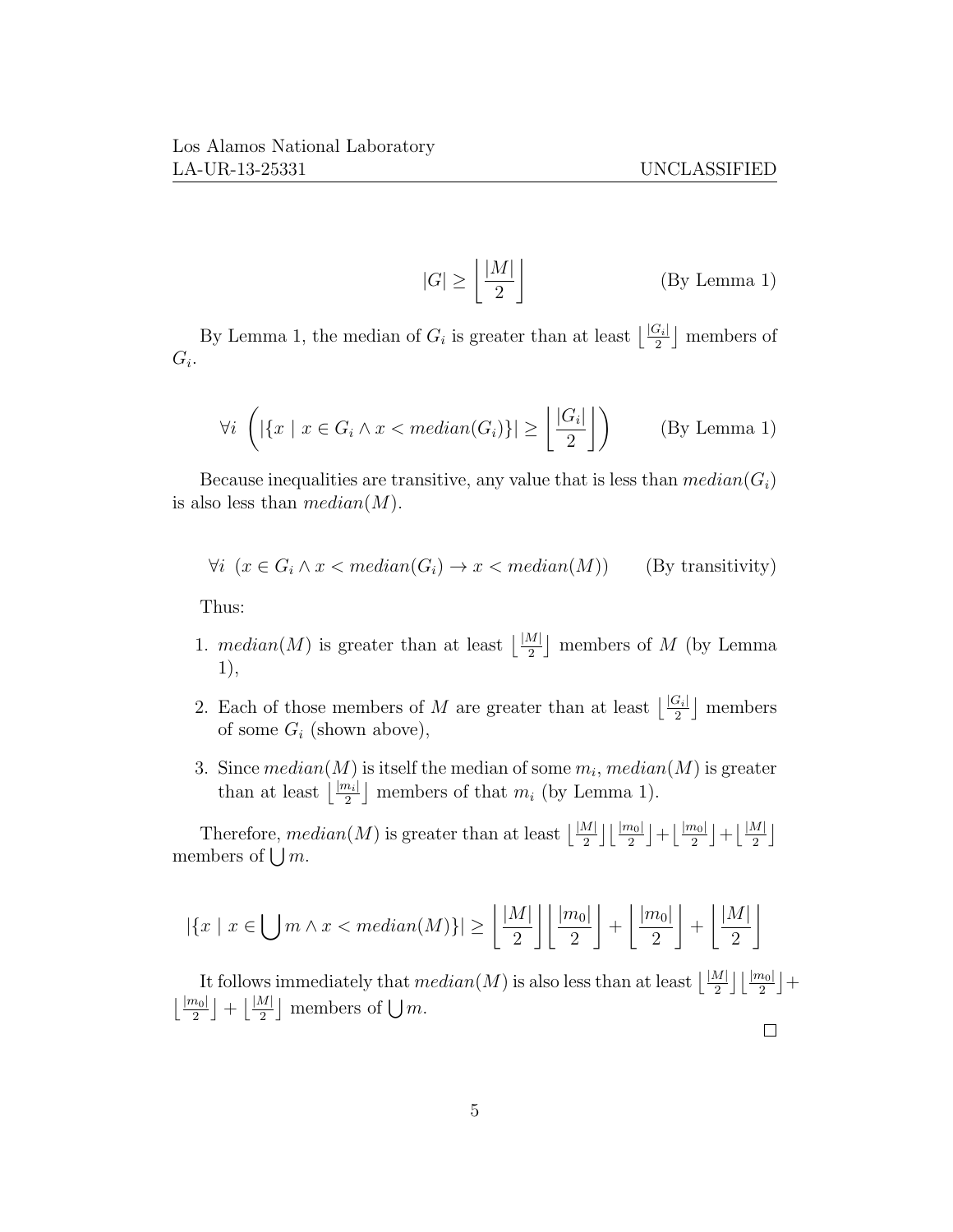Table 2: Sample  $\alpha$  and  $\beta$  values for popular median filter kernel sizes

| Kernel size $\alpha$ |     |    | Max index error |
|----------------------|-----|----|-----------------|
| 3x3                  |     |    | 1 in 9          |
| 5x5                  |     |    | 4 in 25         |
| $7\mathrm{x}7$       | 15. | 34 | $9$ in $49$     |

Algorithm 1 finds the median of  $W$  values, where each value is itself the median of  $W$  other values. Thus, proposition 1 can be applied with  $|M| = |m_0| = W$ . Note, however, that the proof above assumes that all values are distinct. While this is not the case in practice, the same logic still applies. Proposition 1 means that the median value selected by algorithm 1 for a pixel  $I_{i,j}$  will be greater than and less than h of pixel  $I_{i,j}$ 's neighbors. Note that:

$$
h = \left\lfloor \frac{|M|}{2} \right\rfloor \left\lfloor \frac{|m_0|}{2} \right\rfloor + \left\lfloor \frac{|m_0|}{2} \right\rfloor + \left\lfloor \frac{|M|}{2} \right\rfloor = \left\lfloor \frac{W}{2} \right\rfloor^2 + 2 \left\lfloor \frac{W}{2} \right\rfloor. \tag{4}
$$

And when W is odd:

$$
\left\lfloor \frac{W}{2} \right\rfloor^2 + 2\left\lfloor \frac{W}{2} \right\rfloor = \left(\frac{W-1}{2}\right)^2 + 2\frac{W-1}{2} = \frac{(W+1)^2}{4} - 1 = \alpha \tag{5}
$$

Since the selected value for a given pixel must be greater than at least  $\alpha$ of its neighbors and less than at least  $\alpha$  of its neighbors, the selected value's index in the ordered list L is between  $\alpha$  and  $W^2 - \alpha = \beta$ .  $\Box$ 

Values for popular median filter kernel sizes are shown in table 2.

#### 3.2 Distribution

Although the distribution of the index selected as the median by DP will vary with data, testing DP with randomly generated images suggests that the value selected is not uniformly distributed between  $\alpha$  and  $\beta$ . Figures 1a, 1b, and 1c show the distribution of the selected index for  $n = 100000$ samples.

Figure 1d shows the cumulative error probability of the 7x7 median filter. The graph also shows a normal cumulative density function with  $\mu = 1.0364$ and  $\sigma = 1.4169$ . In the 7x7 case (with random image data), table 3 shows that DP selects a value within one index of the median 51.9% of the time. DP selects a value within 4 indexes of median  $96.2\%$  of the time.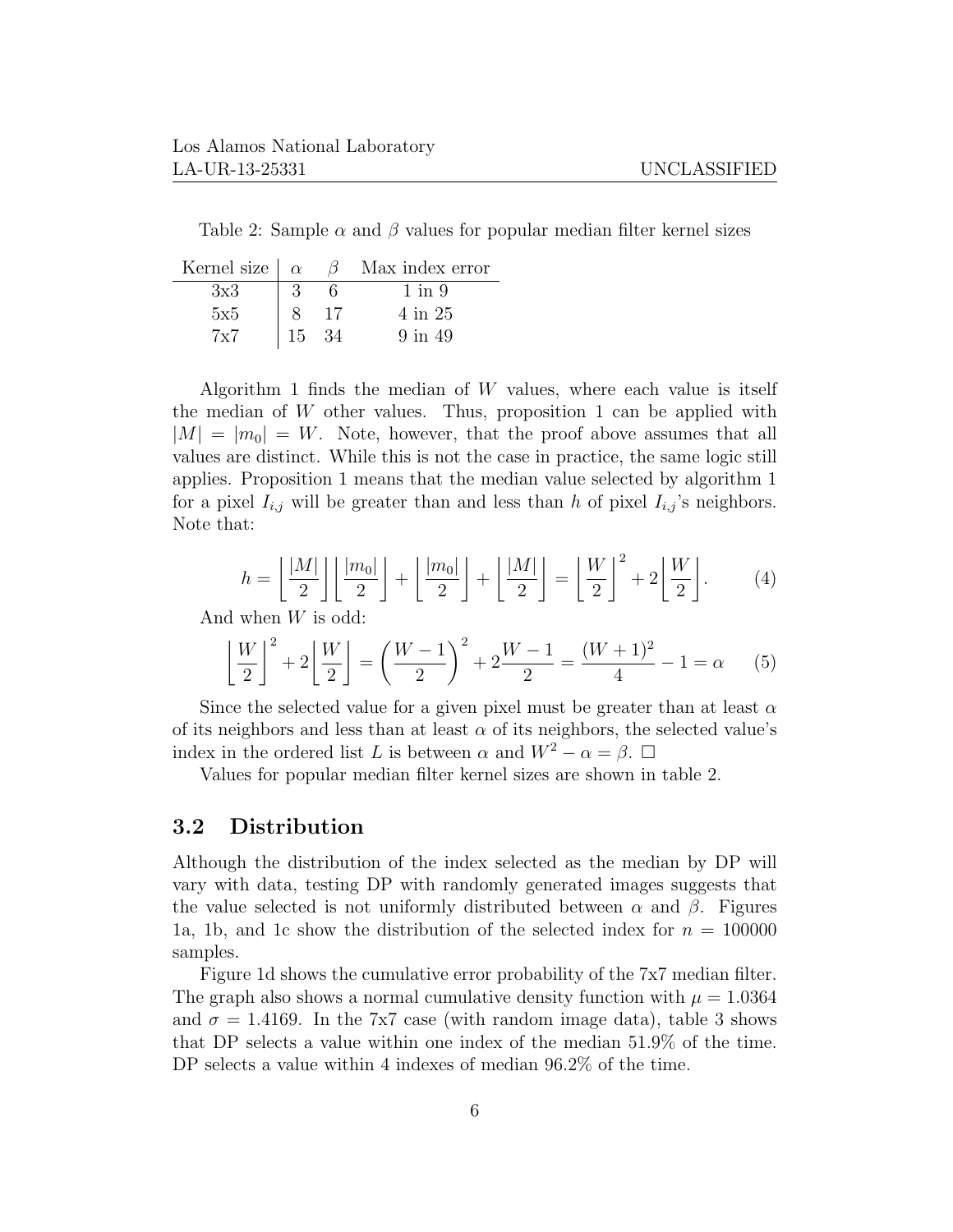

Figure 1: Distributions for various kernels

| Index error $\leq$ | Probability |
|--------------------|-------------|
| 0                  | 0.204       |
| 1                  | 0.519       |
| $\overline{2}$     | 0.755       |
| 3                  | 0.895       |
| 4                  | 0.962       |
| 5                  | 0.989       |
| 6                  | 0.997       |
| 7                  | 0.999       |
| 8                  | 0.999       |
| 9                  | 1.000       |

Table 3: Cumulative error probabilities for 7x7 filter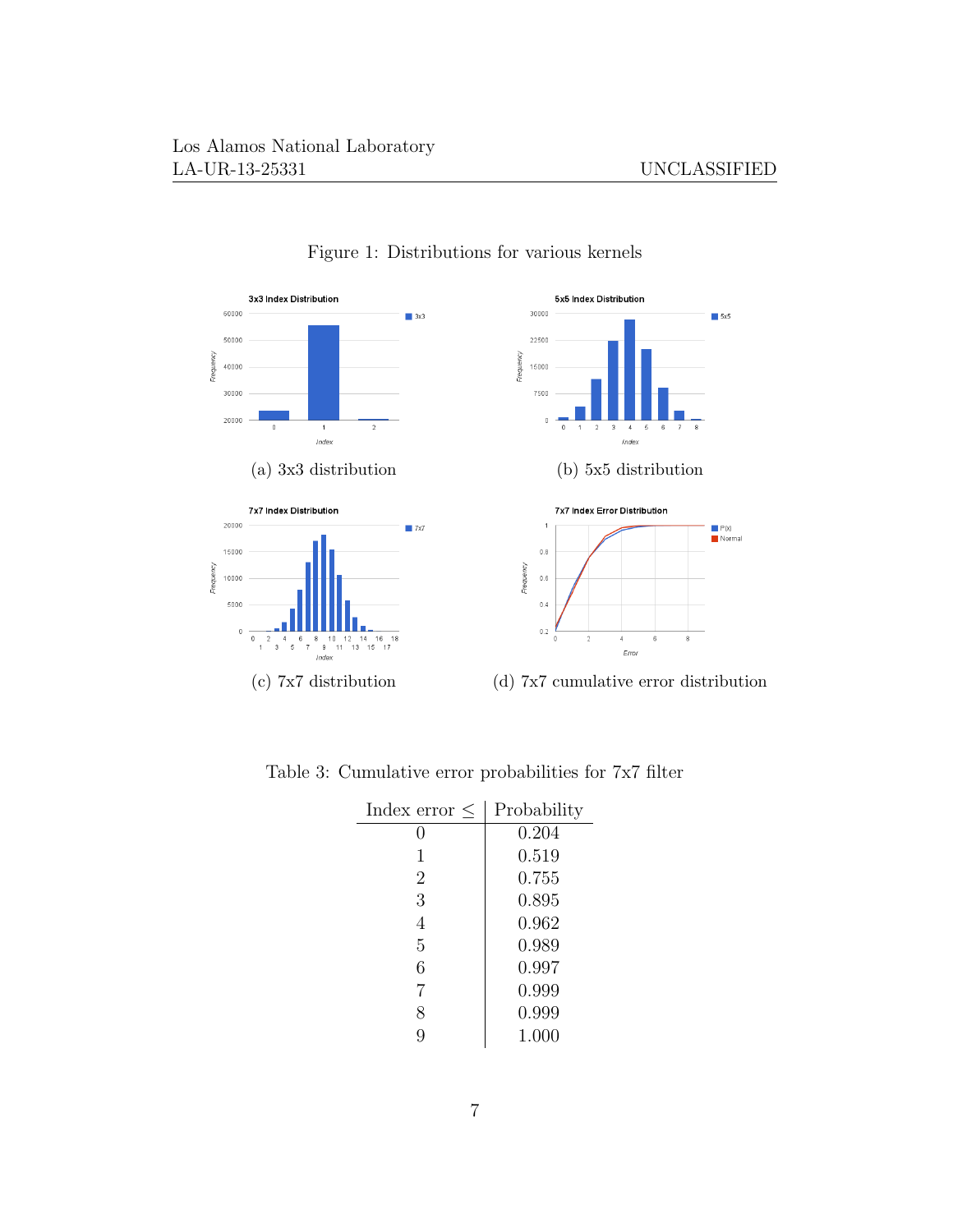Table 4: Benchmark data of several median filter algorithms on an AMD Opteron 6168 (8-bit images)

| Size     |                          |        | Bubble Huang Perreault and Hebert   DP Dong Narendra |                |                                   |                                                         |
|----------|--------------------------|--------|------------------------------------------------------|----------------|-----------------------------------|---------------------------------------------------------|
| $5000^2$ | 1.364s                   | 5.693s | 7.959s                                               |                |                                   | $\begin{array}{ l} 0.46s & 3.598s & 0.653s \end{array}$ |
| $4000^2$ | $0.868s$ 3.628s          |        | 4.981s                                               |                | $\vert 0.295s \quad 2.317s \vert$ | 0.407s                                                  |
|          | $3000^2$   0.492s 2.043s |        | 2.749s                                               |                | $\vert 0.168$ s 1.295s            | 0.231s                                                  |
| $2000^2$ | $0.219s$ 0.900s          |        | 1.189s                                               | $\vert$ 0.069s | 0.568s                            | 0.094s                                                  |
| $1000^2$ | $0.057s$ 0.225s          |        | 0.290s                                               | $\mid 0.018$ s | 0.057s                            | 0.024s                                                  |

## 4 Performance

An implementation of the DP algorithm written in C was benchmarked against several other median filter implementations using a 3x3 kernel. Raw timings are shown in table 4 and graphed in figure 2.

The bubble algorithm is a hard-coded bubble-sort approach presented by Kopp and Purgathofer [7]. Huang's algorithm consists of a moving histogram kernel [5]. Perreault and Herbet present a variation of Huang's algorithm that only accesses each pixel once[9]. DP is the algorithm discussed in this paper. This implementation of Dong's algorithm [3] is slightly modified to produce results within the same bounds as DP using the sign test method. Narendra's algorithm involves a 1D median filter that can be used to approximate a 2D median filter [8].

As the bubble algorithm, Huang, and Perreault and Herbet are exact median filters that calculate the precise median of a pixel's neighborhood, comparisions to the DP, Dong and Narendra approximation algorithms are far from fair. It is also worth noting that the performance of the bubble algorithm decreases quickly and substantially as kernel size increases.

The performance of DP compares favorably to all other algorithms tested, although there are several other approximation algorithms not considered in this paper [2, 1, 12].

# 5 Conclusion

We have presented a new median filter algorithm that performs favorably compared to many preexisting algorithms. Unlike many of such algorithms, DP does not require data to be discretized or otherwise placed into a his-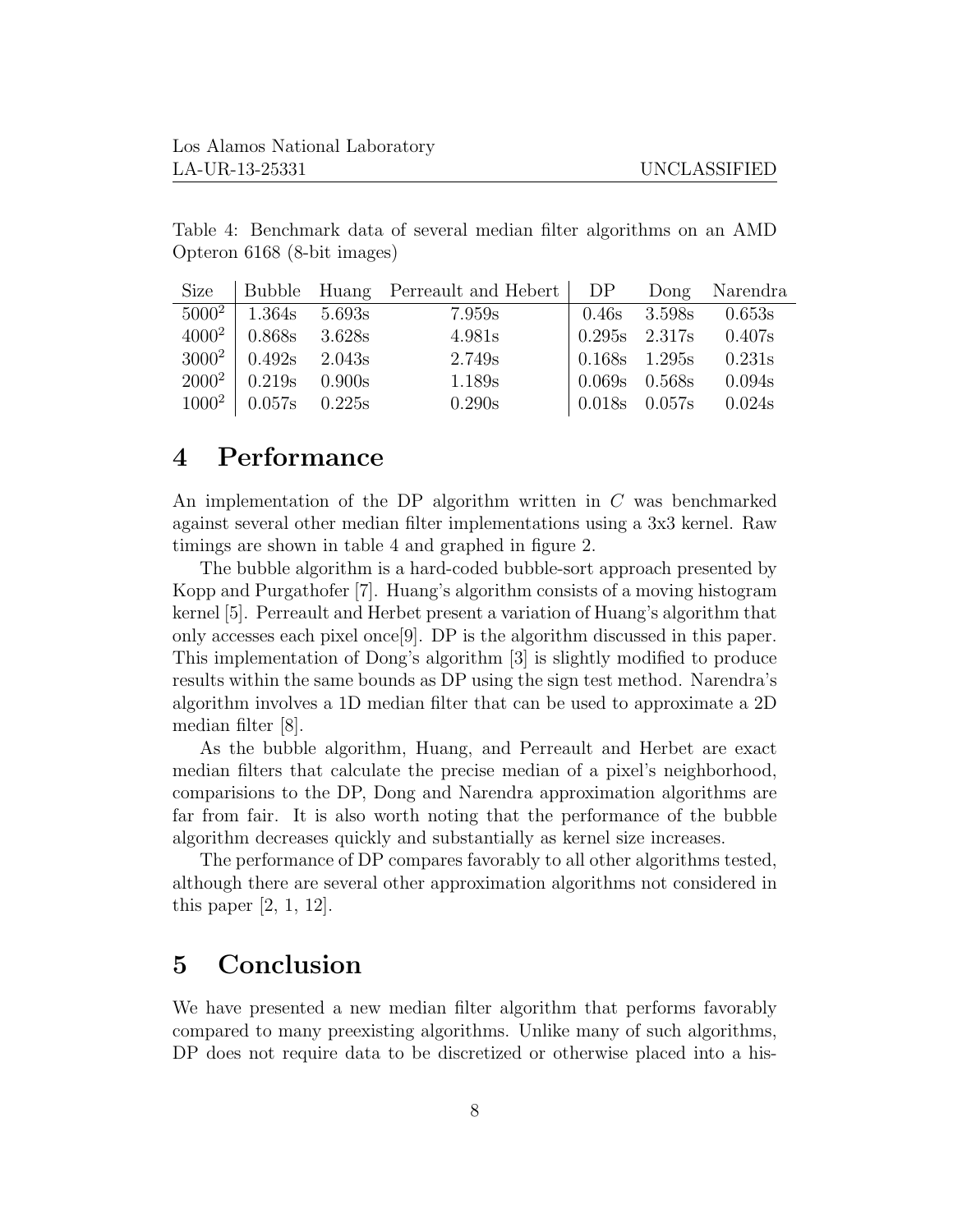

Figure 2: A graph of table 4

togram. While DP is not completely precise, the error bounds of DP are well defined, proven, and small enough for many applications.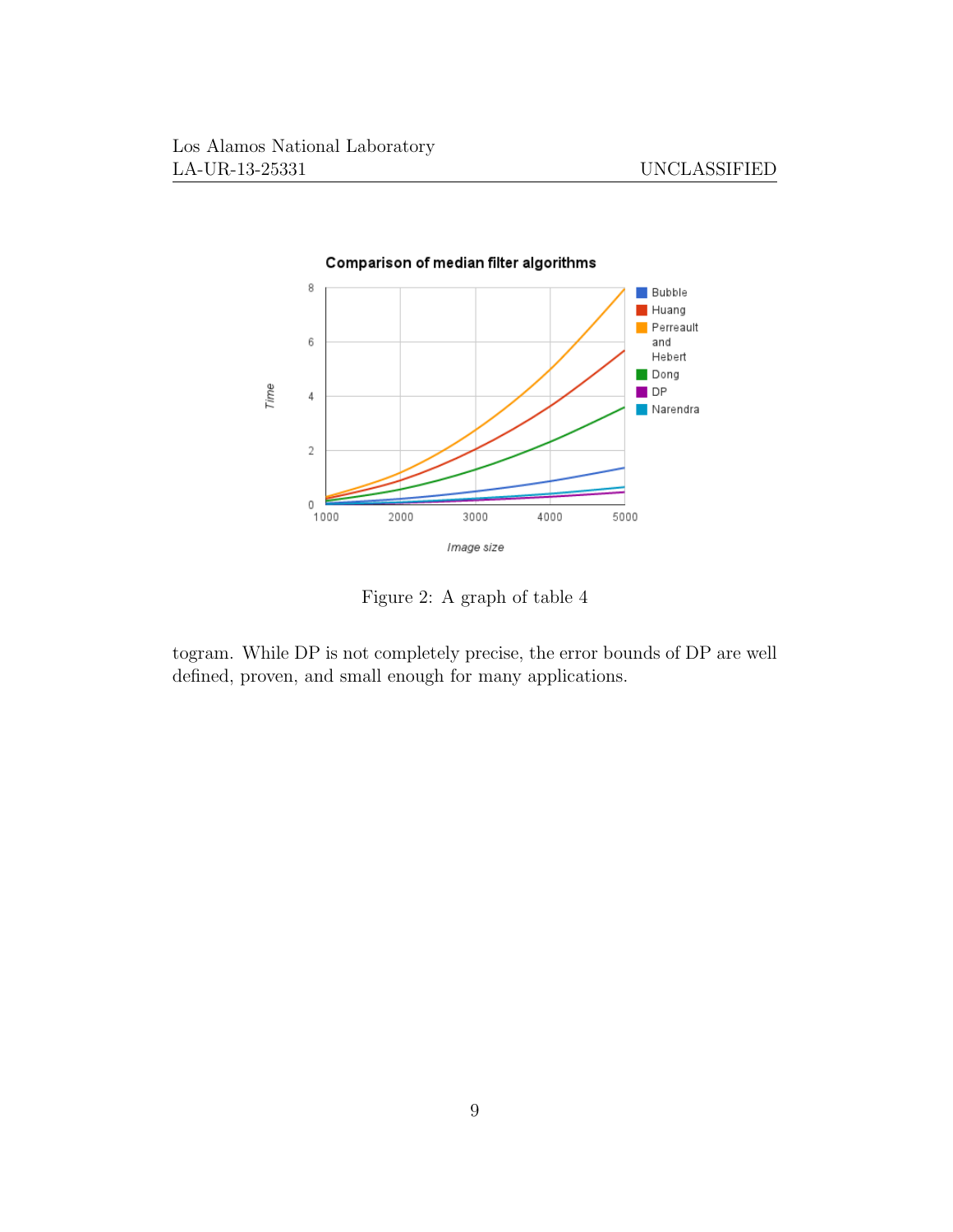### References

- [1] Kaoru Arakawa. Median filter based on fuzzy rules and its application to image restoration. Fuzzy sets and systems,  $77(1):3-13$ , 1996.
- [2] M. Barni, V. Cappellini, and A. Mecocci. Fast vector median filter based on euclidean norm approximation. Signal Processing Letters, IEEE, 1(6):92–94, 1994.
- [3] Fu guo Dong. A novel fast algorithm for image median filtering based on improved sign test method. In Logistics Systems and Intelligent Management, 2010 International Conference on, volume 2, pages 1240–1242, 2010.
- [4] Abdessamad Ben Hamza, Pedro L. Luque-Escamilla, José Martínez-Aroza, and Ramón Román-Roldán. Removing noise and preserving details with relaxed median filters. J. Math. Imaging Vis.,  $11(2):161-177$ , October 1999.
- [5] T. Huang, G. Yang, and G. Tang. A fast two-dimensional median filtering algorithm. Acoustics, Speech and Signal Processing, IEEE Transactions on, 27(1):13–18, 1979.
- [6] A. C. Kak and M. Slaney. Principles of Computerized Tomographic Imaging. IEEE Press, New York, 1988.
- [7] Manfred Kopp and Werner Purgathofer. Efficient 3x3 median filter computations. Technical report, 1994.
- [8] Patrenahalli M. Narendra. A separable median filter for image noise smoothing. Pattern Analysis and Machine Intelligence, IEEE Transactions on, PAMI-3(1):20–29, 1981.
- [9] S. Perreault and P. Hebert. Median filtering in constant time. Image Processing, IEEE Transactions on, 16(9):2389–2394, 2007.
- [10] John C. Russ. Image Processing Handbook, Fourth Edition. CRC Press, Inc., Boca Raton, FL, USA, 4th edition, 2002.
- [11] Ben Weiss. Fast median and bilateral filtering. ACM Trans. Graph., 25(3):519–526, July 2006.